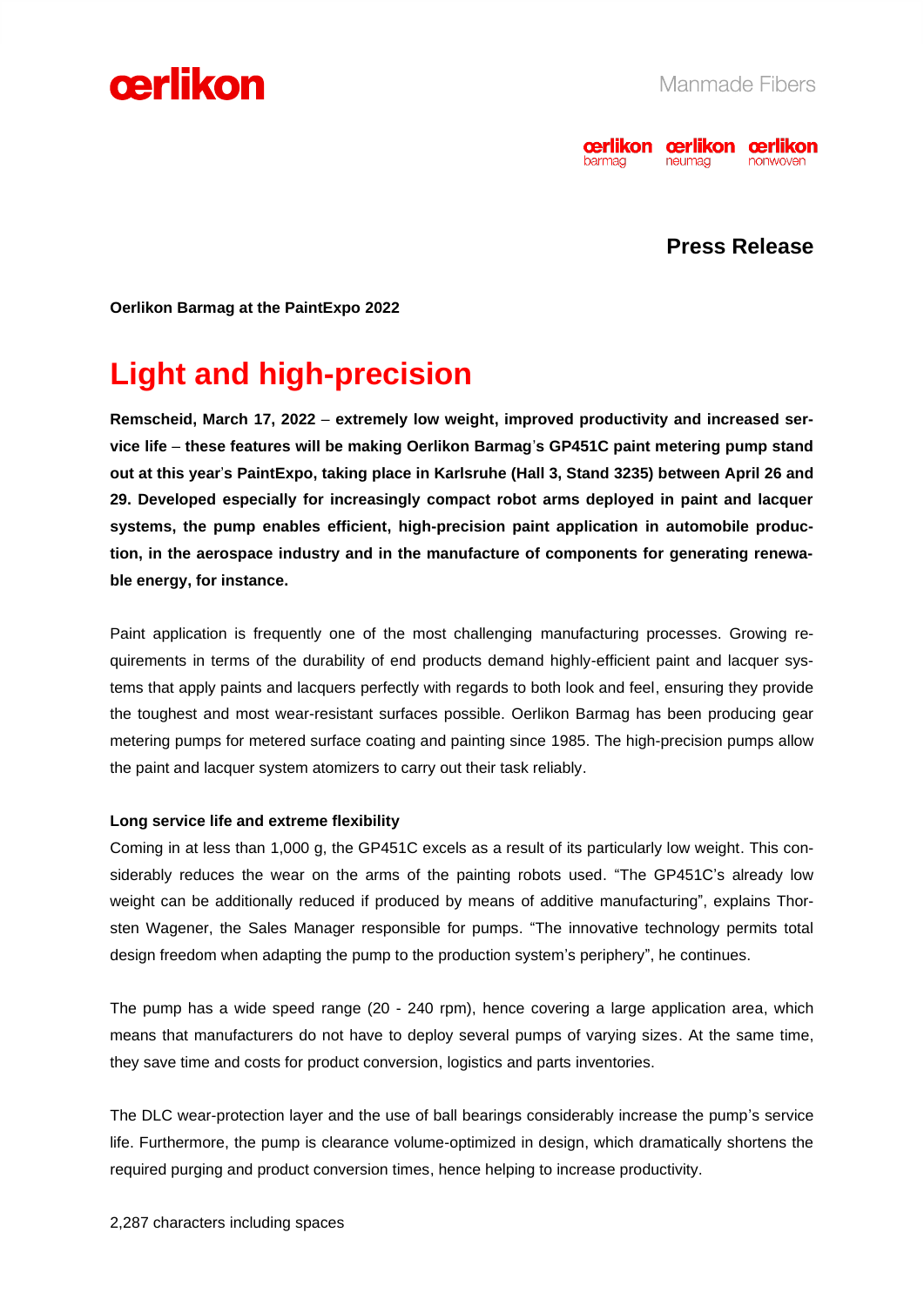



**Caption:** The Oerlikon Barmag paint metering pump is easily adapted to the production systems' periphery.

### **For further information:**

Ute Watermann Marketing, Corporate Communications & Public Affairs Tel. +49 2191 67 1634 Fax +49 2191 67 1313 ute.watermann@oerlikon.com

André Wissenberg Marketing, Corporate Communications & Public Affairs Tel. +49 2191 67 2331 Fax +49 2191 67 1313 andre.wissenberg@oerlikon.com

### **About Oerlikon**

Oerlikon (SIX: OERL) is a global innovation powerhouse for surface engineering, polymer processing and additive manufacturing. Its solutions and comprehensive services, together with its advanced materials, improve and optimize the performance, function, design and sustainability of its customers' products and manufacturing processes in key industries. Oerlikon has been a technology pioneer for decades. All developments and activities have their origins in the passion for supporting customers in achieving their objectives and increasing sustainability. Headquartered in Pfäffikon, Switzerland, the group has two divisions: Surface Solutions and Polymer Processing Solutions. The group has a global footprint of more than 11,800 employees at 207 locations in 38 countries and generated sales of CHF 2.65 billion in 2021.

For further information: www.oerlikon.com

### **About the Oerlikon Polymer Processing Solutions division**

With its Oerlikon Barmag, Oerlikon Neumag, Oerlikon Nonwoven and Oerlikon HRSflow brands, the Oerlikon Polymer Processing division focuses on manmade fibers plant engineering and flow control equipment solutions. Oerlikon is one of the leading providers of manmade fiber filament spinning systems, texturing machines, BCF systems, staple fiber systems and solutions for the production of nonwovens and – as a service provider – offers engineering solutions for the entire textile value added chain. Furthermore, Oerlikon offers a range of a high-precision flow control solutions. This currently includes a large selection of gear metering pumps for the textile and other sectors such as automobile construction, the chemical industry and the dyes and lacquers industry. With Oerlikon HRSflow, the